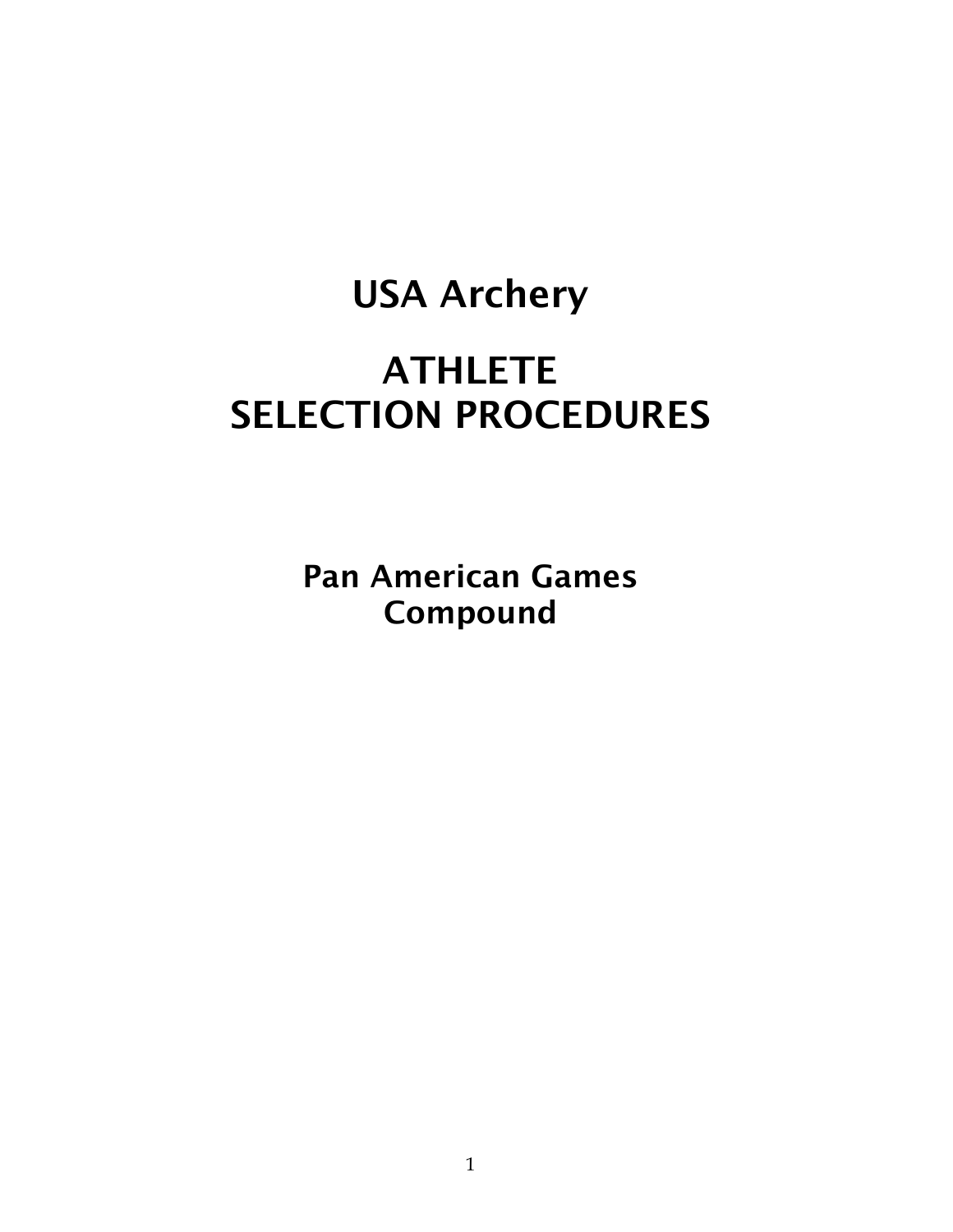# **USA** Archery **ATHLETE SELECTION PROCEDURES 2019 Pan American Games Compound December 13, 2017**

#### 1. **SELECTION SYSTEM**

- 1.1. Provide the minimum eligibility requirements for an athlete to be considered for selection to the Team:
	- 1.1.1. Nationality/Passport requirements:

Athlete must be a national of the United States at the time of selection and hold a valid U.S. passport that will not expire for six months after the conclusion of the Games.

1.1.2. Minimum Pan American Sport Organization (PASO) standards for participation:

> Any competitor in the Pan American Games must be a national of the country of the National Olympic Committee (NOC), which is entering such competitor. For additional information regarding an athlete who is a national of two or more countries, has changed his or her nationality or acquired a new nationality, refer to the Olympic Charter (Rule 41), the IPC Handbook (Section 2, Chapter 3.1), or the PASO Statutes (Article XXII, Sections 4 and 5).

1.1.3. Minimum International Federation (IF) and/or Continental Federation (CF) (PAG and PPAG only) standards for participation (if any):

#### N/A

- 1.1.4. Other requirements (if any):
	- Athletes must have successfully completed all Games Registration requirements by stated deadline.
	- Athletes must be members in good standing with USA Archery.
- 1.2. Tryout Events:
	- 1.2.1. Provide the event names, dates and locations of all trials, events and camps to be used as part of the selection process.

Athletes must compete in the Pan American Games U.S. Team Trials (See Attachment A).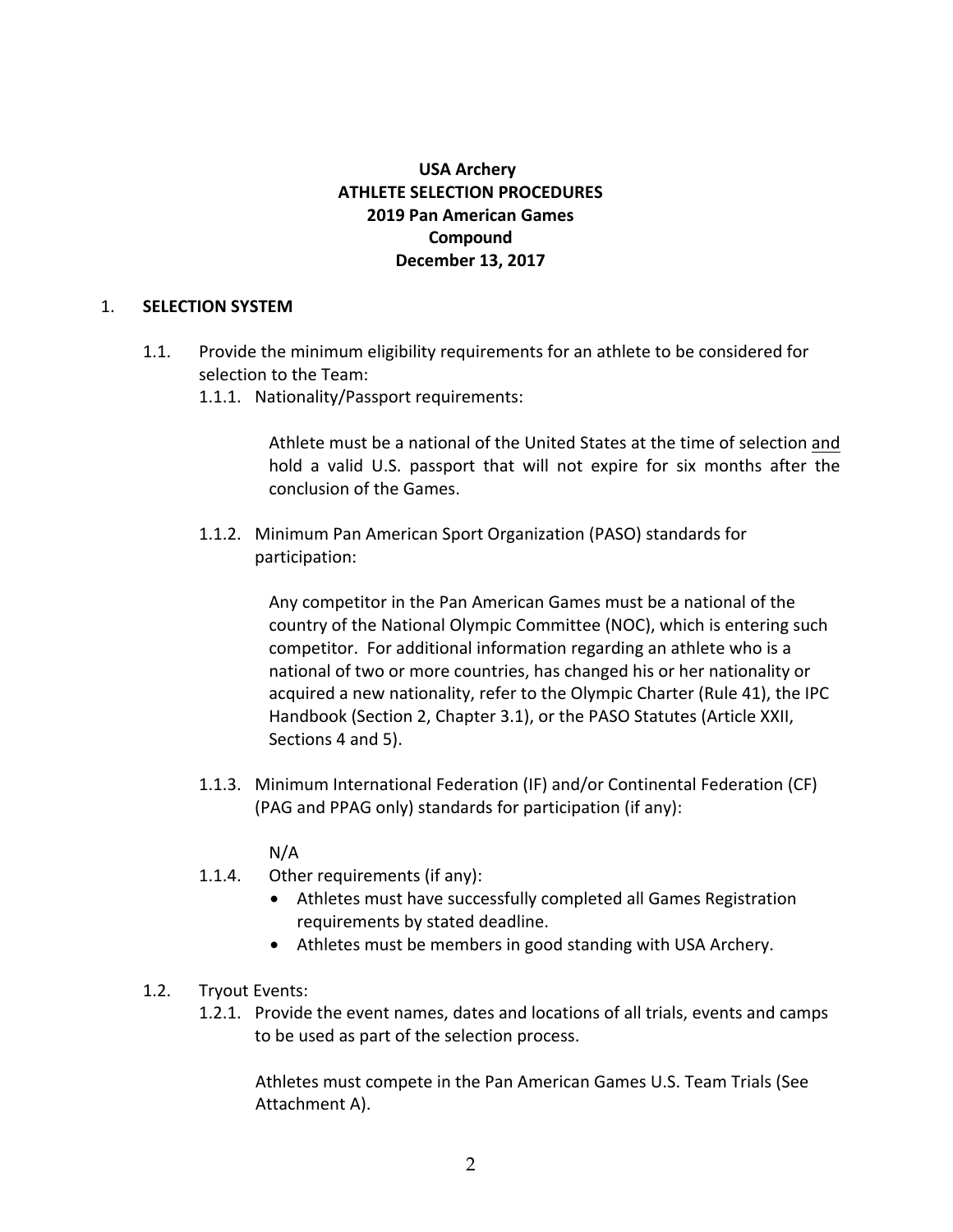1.2.2. Provide event names, dates, locations and description of how athletes qualify for the trials, events and camps listed above in 1.2.1. (if any).

> The trials will be an open event and athletes will need to meet all necessary registration requirements and deadlines for the selection event, as well as complete all other required forms, including the intent to compete form, prior to the start of competition.

1.3. Provide a comprehensive, step-by-step description of the method that explains how athletes will go through the selection process (include maximum Team size).

The trials process is defined in Attachment A, and the number of quota positions per division is dependent on the U.S. qualifying quota slots.

# 2. **DISCRETIONARY SELECTION (if applicable)**

2.1. Provide rationale for utilizing discretionary selection (if any):

N/A

2.2. List the discretionary criteria and explain how they will be used (if any):

N/A

2.3. Provide the name of the committee that will be responsible for making discretionary selections, along with a complete list of the members' titles currently serving on the committee:

N/A

2.3.1. Specify the process that will be used to identify and handle any potential conflicts of interest involving a member of the committee.

N/A

# **3. REMOVAL OF ATHLETES**

3.1. Prior to entry by name to the Local Organizing Committee by the USOC, the NGB/HPMO has jurisdiction over potential nominees.

An athlete who is to be nominated to the Team by USA Archery may be removed for any of the following reasons, as determined by USA Archery: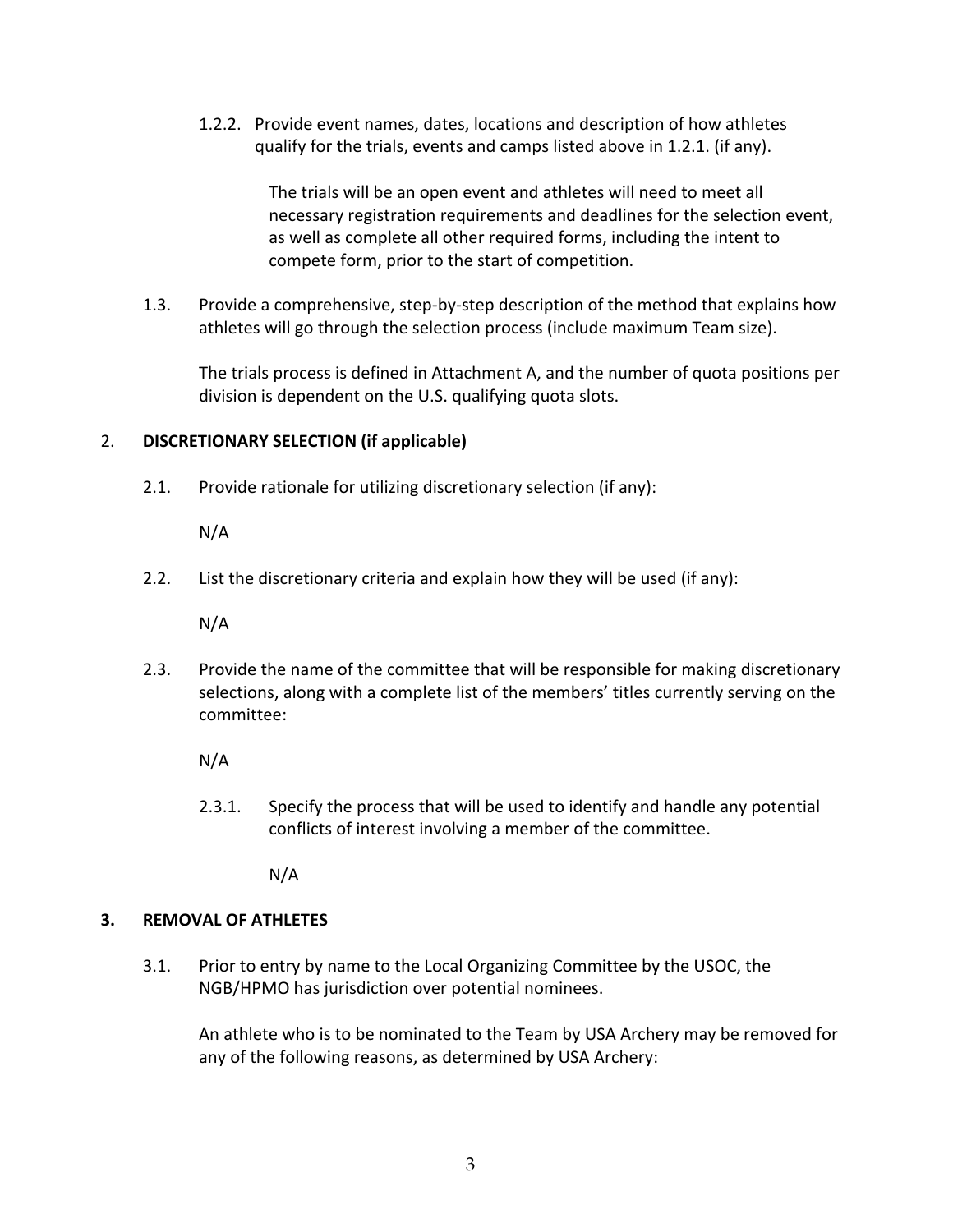- 3.1.1. Voluntary withdrawal. Athlete must submit a written letter to USA Archery's CEO.
- 3.1.2. Injury or illness as certified by a physician (or medical staff) approved by USA Archery. If an athlete refuses verification of his/her illness or injury by a physician (or medical staff) approved by USA Archery, his/her injury will be assumed to be disabling and he/she may be removed.
- 3.1.3. Failure to participate in Mandatory Training and/or Competition as defined in Section 9 of these procedures.
- 3.1.4. Violation of the USA Archery Code of Conduct (See 6.1).
- 3.1.5. If for any reason, USA Archery believes that it may not be safe for athletes or other coaches to have this individual on the team between the time of appointment and the event, USA Archery retains the right to remove the athlete.

An athlete who is removed from the Team pursuant to this provision has the right to a hearing per USA Archery's Bylaws (USA Archery Bylaws, Section 4.1) and the USOC's Bylaws, Section 9.

3.2. Once athlete entries have been submitted to the Local Organizing Committee by the USOC, the USOC has jurisdiction over the Team, at which time, in addition to any applicable USA Archery Code of Conduct, the USOC's Code of Conduct and Grievance Procedures apply. The USOC's Code of Conduct and Grievance Procedures can be found at: http://www.teamusa.org/Athlete-Resources/Athlete-Ombudsman/Resources/Codeof-Conduct

http://www.teamusa.org/Footer/Legal/Governance-Documents

3.3. An athlete may be removed as a nominee to the Team or from the Team for an adjudicated violation of IOC, PASO, IPC, WADA, IF, USADA and/or USOC anti-doping protocol, policies and procedures, as applicable. 

# **4. REPLACEMENT OF ATHLETES**

- 4.1. Describe the selection and approval process for determining replacement athlete(s) should a vacancy occur:
	- 4.1.1. Prior to submission of Entries by Name to the Local Organizing Committee, including any applicable group or committee:

Replacement athletes will be determined through the trials process described in Attachment A.

4.1.2. After submission of Entries by Name to the Local Organizing Committee, including any applicable group or committee: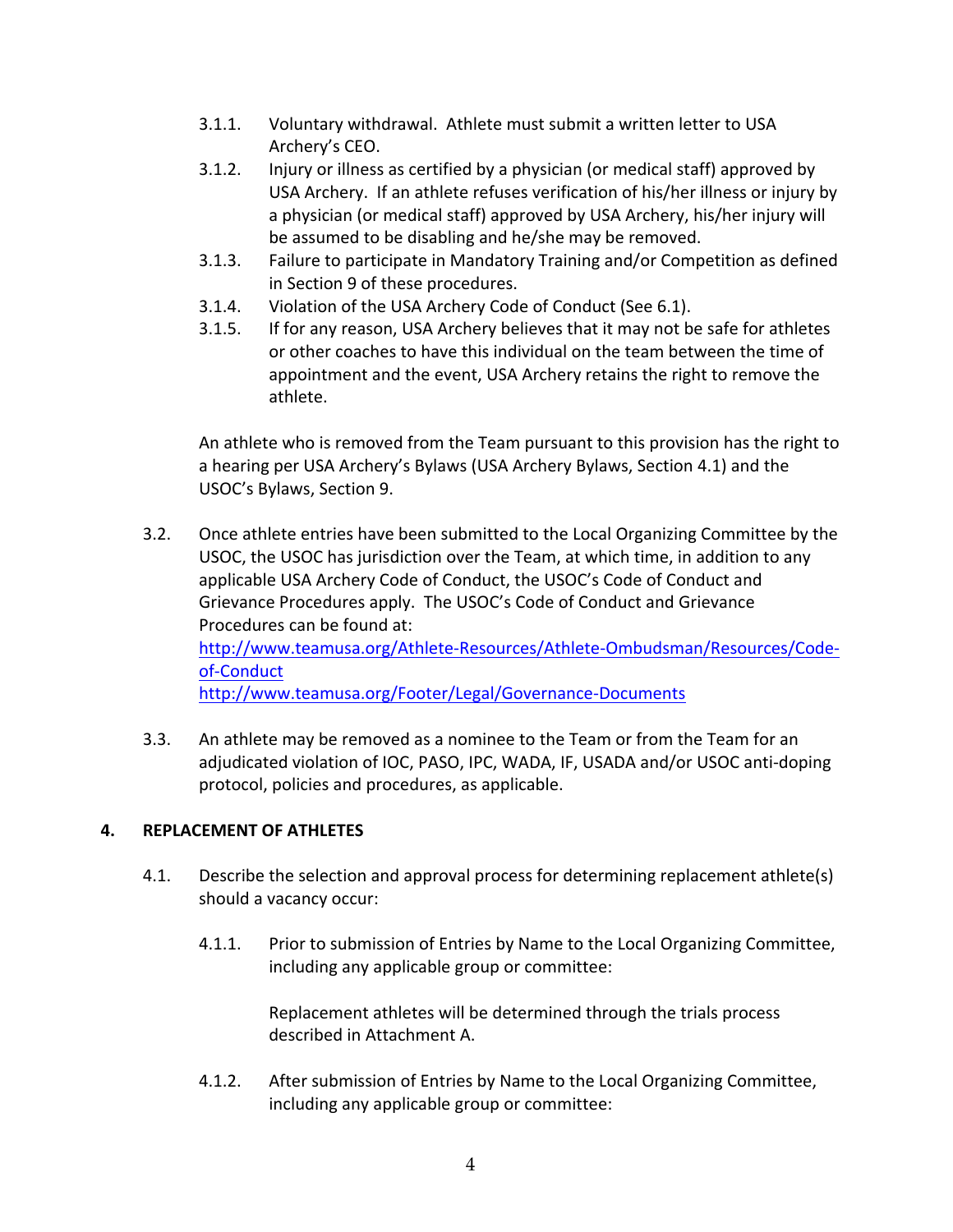Replacement athletes will be determined through the trials process described in Attachment A.

#### **5. SUPPORTING DOCUMENTS**

USA Archery will retain the approved Selection Procedures and all supporting documents, including scouting or evaluation forms, etc., and data from the selection process for six months past the date of the Closing Ceremony of the Games.

#### **6. REQUIRED DOCUMENTS**

In addition to the USOC Code of Conduct, the following documents are required to be signed by an athlete as a condition of nomination to the Pan American Games and are included as attachments:

- 1. CODE OF CONDUCT The USA Archery Code of Conduct can be found at http://www.teamusa.org/usa-archery/resources/forms-and-policies
- 2. WAIVER AND RELEASE The USA Archery Waiver and Release form can be found at http://www.teamusa.org/usa-archery/resources/forms-and-policies
- 3. INTENT TO COMPETE FORM The USA Archery Intent to Compete form can be found at http://www.usarchery.org

# **7. PUBLICITY/DISTRIBUTION OF PROCEDURES**

The USOC approved Selection Procedures (complete and unaltered) will be posted/published by USA Archery in the following locations:

7.1. USA Archery's Website: 

These procedures will be posted as soon as possible, but not more than five business days following notice of approval by the USOC.

#### **8. DATE OF NOMINATION**

The Nomination of Athletes form, including replacements, will be announced to all athletes and submitted to the USOC on or before:

#### **June 17, 2019**

#### **9. MANDATORY TRAINING AND/OR COMPETITION**

Specify the location, schedule and duration of mandatory training and/or competition: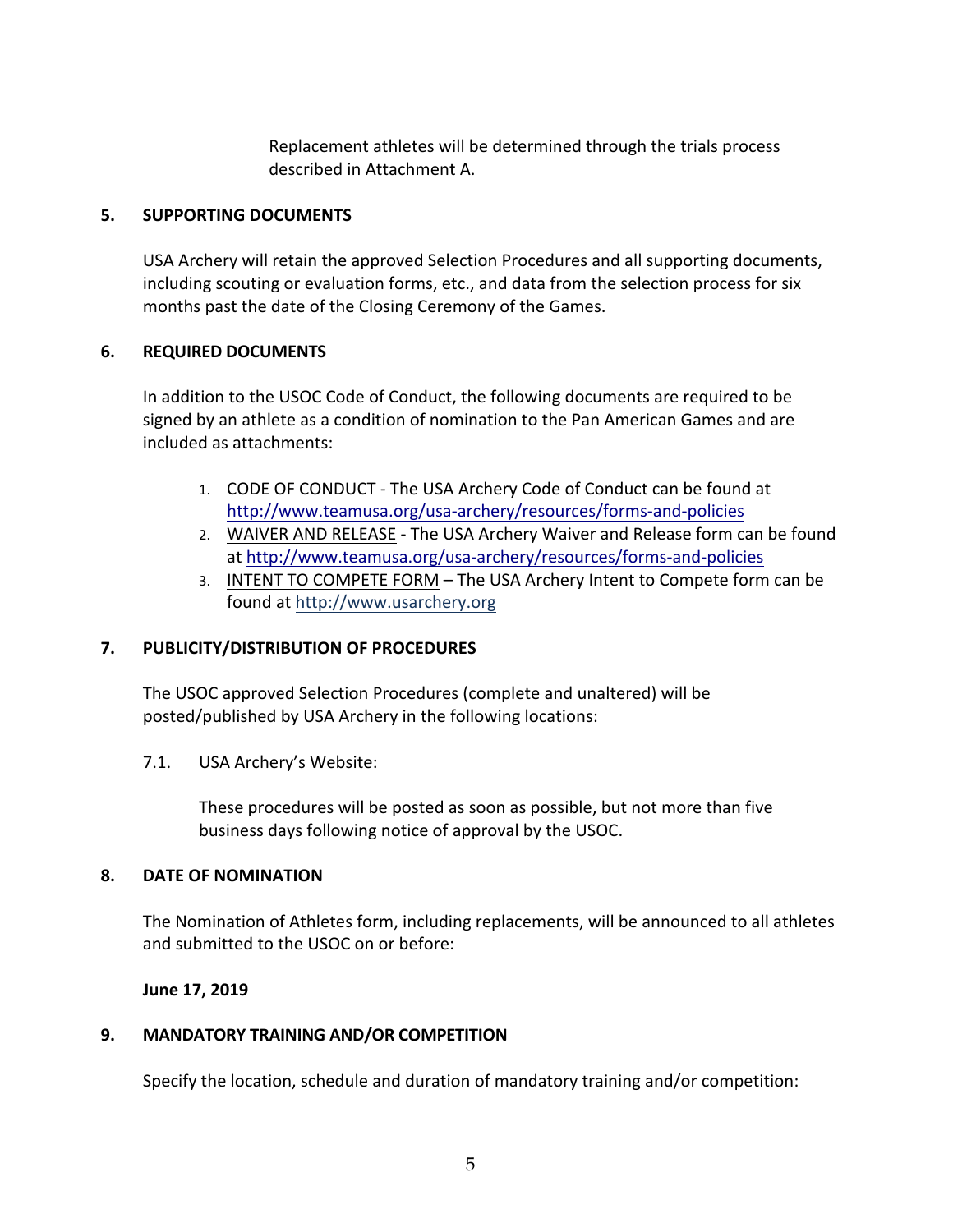• Pan Am Games Team Camp - TBD, date and location to be announced at least 30 days prior to the camp.

### **10. ANTI-DOPING REQUIREMENTS**

Athletes must adhere to all IOC, IPC, PASO, WADA, IF, USADA and USOC anti-doping protocols, policies and procedures, as applicable. This includes participation in Out-of-Competition Testing as required by the IOC, IPC, PASO, WADA, IF, USADA and USOC Rules, as applicable.

#### **11. DEVELOPMENT OF SELECTION PROCEDURES**

The following committee/group was responsible for creating these Selection Procedures: USA Archery National Head Coach, KiSik Lee USA Archery Women's Head Coach, Songi Woo USA Archery Interim CEO, Rod Menzer USA Archery Director of Program Development, Mary Emmons USA Archery Education and Training Manager, Guy Krueger USA Archery Recurve Athlete Rep, Brady Ellison USA Archery Compound Athlete Rep, Reo Wilde

#### **12. NGB/HPMO BYLAWS AND GRIEVANCE PROCEDURES**

The USA Archery's Bylaws and Grievance Procedures can be found at: http://www.teamusa.org/USA-Archery/Resources/Governance/Bylaws

#### **13. INTERNATIONAL DISCLAIMER**

These procedures are based on IOC, IPC, PASO, as applicable, and/or World Archery rules and regulations as presently known and understood. Any change in the selection procedures caused by a change in IOC, IPC, PASO, as applicable, and/or World Archery rules and regulations will be distributed to the affected athletes immediately. The selection criteria are based on the latest information available to USA Archery. However, the selections are always subject to unforeseen, intervening circumstances, and realistically may not have accounted for every possible contingency.

If any force of nature, or force majeure, should cause the altercation or cancellation of any of the selection events listed in this document, these selection procedures will be revised, pursuant to their resubmission to the USOC.

#### 14. **ATHLETE OMBUDSMAN**

Athletes who have questions regarding their opportunity to compete that are not answered by USA Archery may contact the USOC Athlete Ombudsman, Kacie Wallace, by:

• Telephone at (719) 866-5000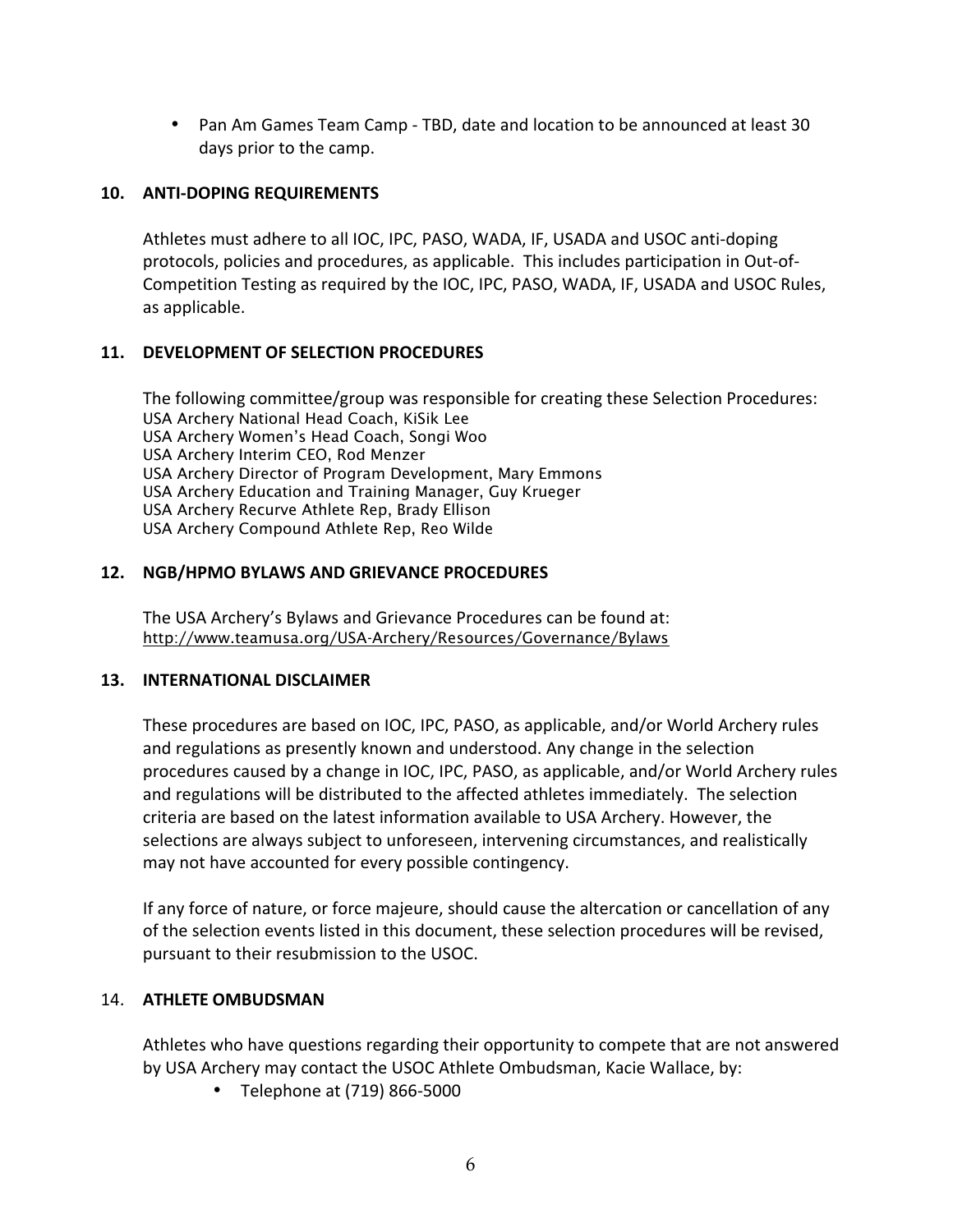- Email at Kacie.wallace@usoc.org
- http://www.teamusa.org/Athlete-Resources/Athlete-Ombudsman

#### **15. NGB/HPMO SIGNATURES**

**I certify that I have read and understand the standards/criteria set by our IF and/or CF (PAG/PPAG only) and incorporated those standards/criteria into our Selection Procedures. I further certify that the information provided herein regarding Athlete Selection Procedures represents the method approved by USA Archery.**

| <b>Position</b>                                             | <b>Print Name</b>    | <b>Signature</b>     | Date     |
|-------------------------------------------------------------|----------------------|----------------------|----------|
| NGB/HPMO President or<br><b>CEO/Executive Director</b>      | Rod Menzer           | Row Merzer           | 12/18/17 |
| Nat. Team Coach, Head<br>Coach, or<br>Nat. Program Director | Mary Emmons          | Mary Emmons 12/18/17 |          |
| USOC Athletes' Advisory<br>Council Representative*          | <b>Brady Ellison</b> | <u> 1800 f</u> Strøn | 1/10/18  |

\* If the USOC AAC Representative has delegated authority to the Alternate AAC Representative to sign the Selection Procedures, attach a letter from the AAC Representative indicating the reason he/she has delegated authority.

\* Signature by the Athlete Representative constitutes that he/she has read and understands the Selection Procedures. If the Athlete Representative reads and does not agree with the Athlete Selection Procedures being submitted by the NGB/HPMO, he/she may submit those reasons in writing to his/her Sport Performance Team.

\* If, for some reason, a sport does not have an elected USOC AAC Representative, the NGB/HPMO must designate an athlete from that sport to review and sign the Selection Procedures.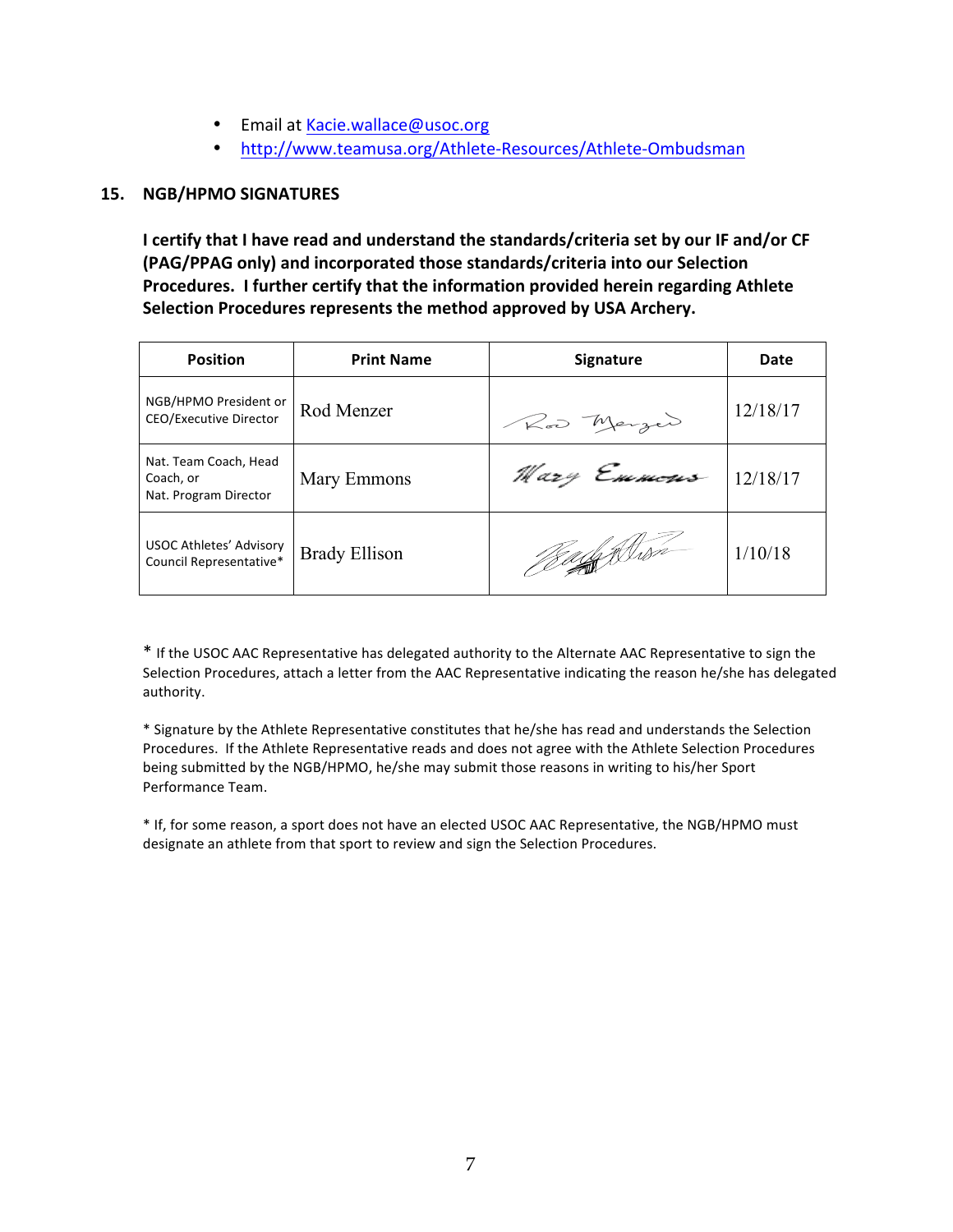# **ATTACHMENT A**

# **Pan American Games U.S. Team Trials – Archery Compound Trials Event Schedule**

#### \* EVENT SCHEDULE SUBJECT TO CHANGE

Pan American Games U.S. Team Trials – Compound Event 1 - 2018 National Target Championships – Date and Location will be announced at least 45 days prior to the event

- 72 Arrow Qualification Round #1
- 72 Arrow Qualification Round #2

Event 2 – 2018 Buckeye Classic – Date and Location will be announced at least 45 days prior to the event

• 72 Arrow Qualification Round #3

#### **Cut to Top 16 Archers**

Event 3 – Arizona Cup – Date and Location will be announced at least 45 days prior to the event

• 72 Arrow Qualification Round #4

#### **Cut to Top 8 Archers**

- 7 Round Robin Matches
- 7 Round Robin Matches

Note: Archers must compete in all rounds of the Pan American Games U.S. Team Trials event to be eligible for team selection. The Trials event may be a stand- alone event or combined with other events. In the event that the selection is combined with another event, any Elimination Round will not be counted within the selection procedures.

#### **Compound Procedures**

#### **1. Selection Event 1 – U.S. Team Trials for Compound**

- 1.1 EVENT 1 TWO 72 ARROW QUALIFICATION ROUNDS 2018 NATIONAL TARGET CHAMPIONSHIPS
	- 1.1.1 72 Arrow Qualification Rounds #1 and #2 will be shot at the 2018 National Target Championships.
	- 1.1.2 The 72-arrow qualification rounds will be completed according to World Archery Rules.
	- 1.1.3 All participants entering the trials must register in the Senior Compound division.

# **2. Selection Event 2 – U.S. Team Trials for Compound**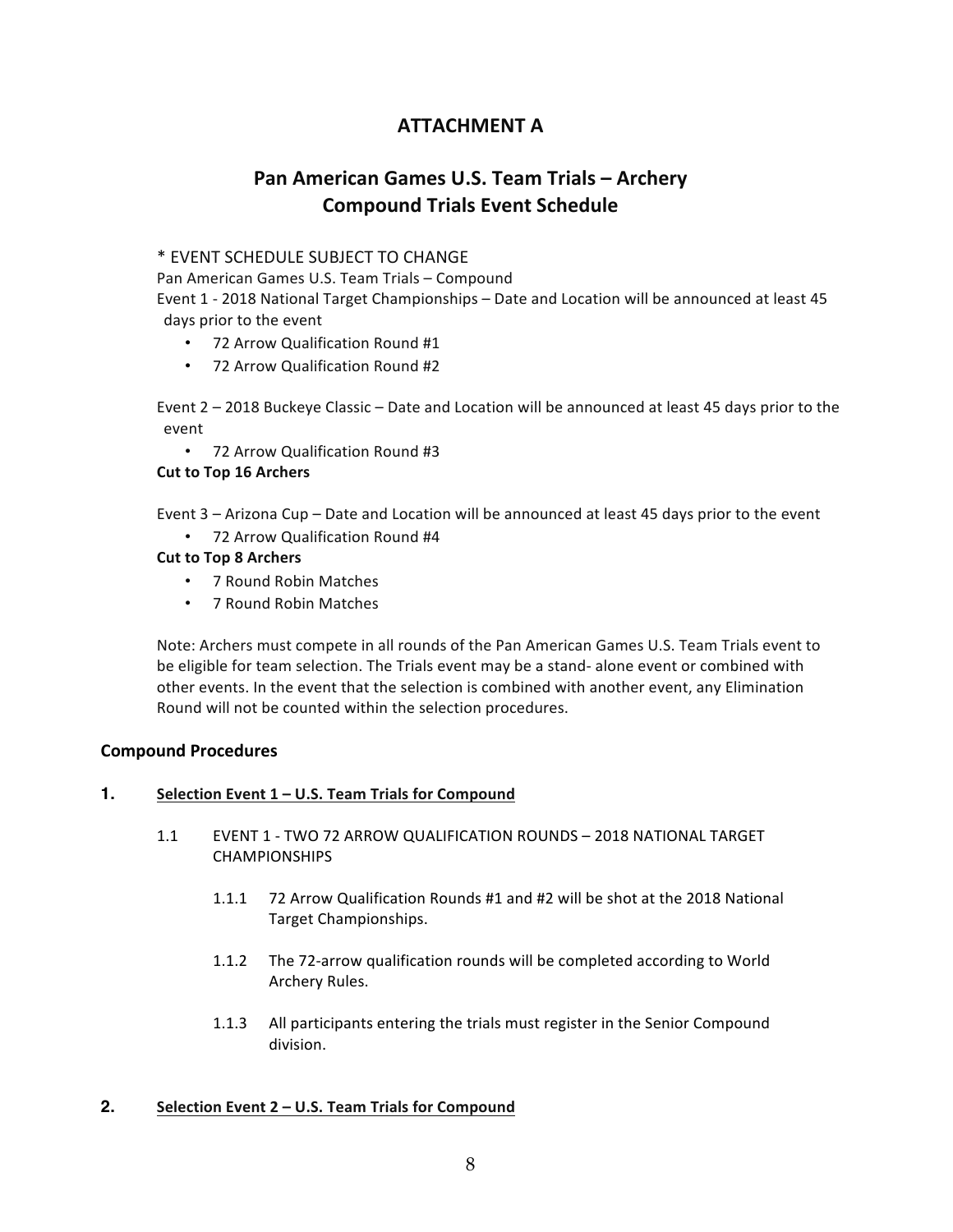- 2.1 EVENT 2 72 ARROW QUALIFICATION ROUND #3 2018 BUCKEYE CLASSIC
	- 2.1.1 One 72 Arrow Qualification Round will be shot.
	- 2.1.2 The 72-arrow qualification rounds will be completed according to World Archery Rules.
	- 2.1.3 All participants entering the trials must register in the Senior Compound division.
- 2.2 CUT TO TOP SIXTEEN (16) ARCHERS
	- 2.2.1 The top 16 archers based on the total 216-Arrow cumulative score of Qualification Round #1 and #2 from Event 1 and Qualification Round #3 from Event 2 will rank the archers.
	- 2.2.2 A tie in cumulative score following the completion of Qualification Round #3 for the 16th position will be broken with a single head to head match, in accordance with World Archery Rules.
	- 2.2.3 Only the top sixteen archers from the cumulative score of the 216 arrow total will advance to the remaining portions of the selection events.
- 2.3 QUALIFICATION ROUND #1, #2, AND #3 CUMULATIVE TOTAL RANKING POINTS
	- 2.3.1 Following the completion of 72 Arrow Qualification Rounds #1, #2, and #3 Qualification Round Bonus Points will be awarded according to Table 1 based on the cumulative 216 arrow total from Qualification Rounds #1, #2, and #3:

| <b>Ranking</b> | <b>Points</b> | Ranking | <b>Points</b> |
|----------------|---------------|---------|---------------|
| 1              | 8.0           | 9       | 4.0           |
| $\overline{2}$ | 7.5           | 10      | 3.5           |
| 3              | 7.0           | 11      | 3.0           |
| 4              | 6.5           | 12      | 2.5           |
| 5              | 6.0           | 13      | 2.0           |
| 6              | 5.5           | 14      | 1.5           |
| 7              | 5.0           | 15      | 1.0           |
| 8              | 4.5           | 16      | .5            |

Table 1: Qualification Rounds #1, #2, and #3 Cumulative Total Ranking Points Distribution.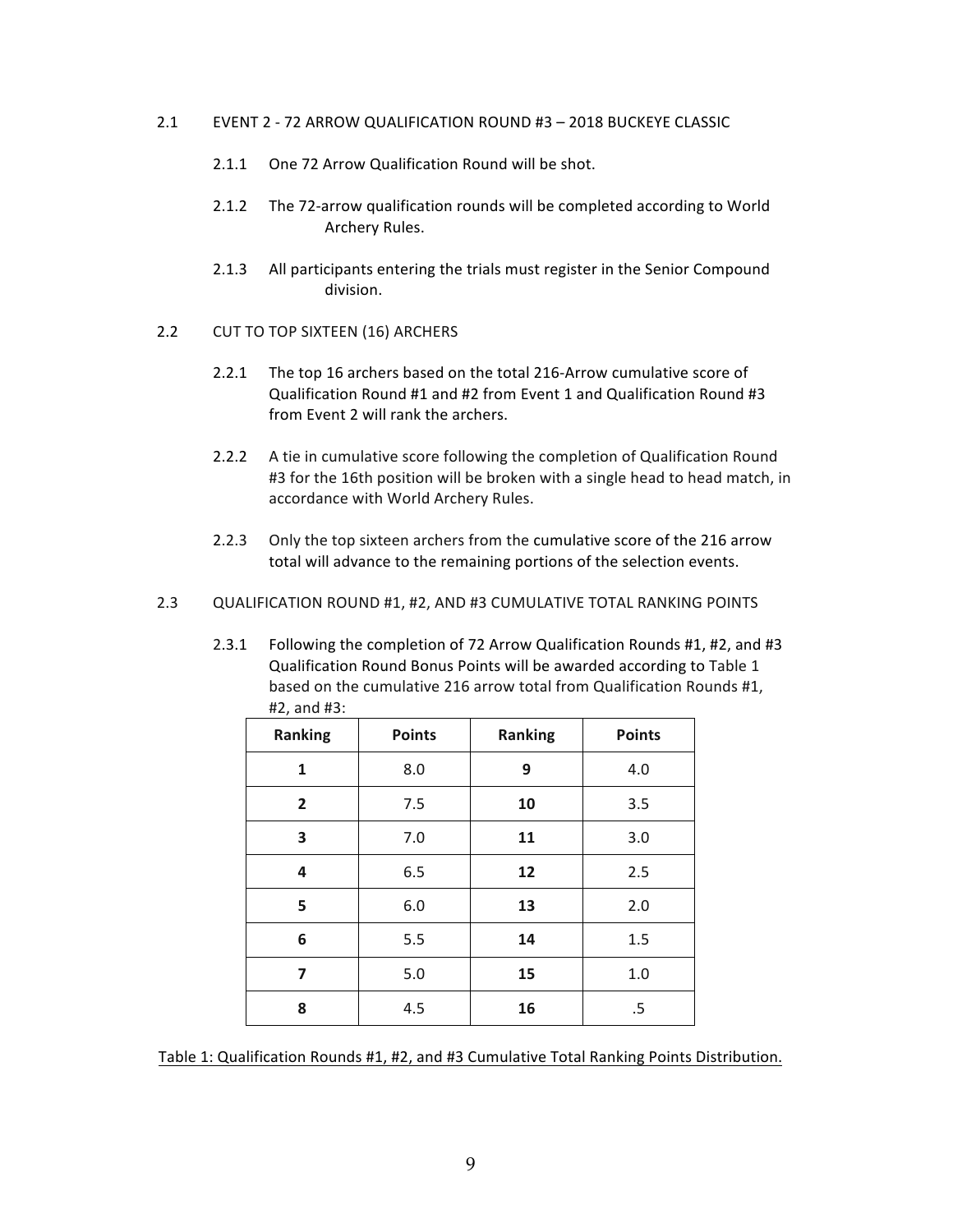- 2.3.2 A tie within the top 16 archers from the cumulative score of Qualification #1, #2, and #3 will be broken by the total number of 10's followed by the total number of X's.
	- 2.3.2.1 If a tie still exists between two or more archers, the tied archers will receive the same ranking and points associated with that ranking.
	- 2.3.2.2 The next lower ranked archer will receive the ranking y places down from the ranking of the tied archers where y is the number of archers tied. For example if three archers tie for 2nd place score with the same number of 10's and X's, then those three archers will receive the 2nd ranking for the Qualification Round and will receive 7.5 points. The next lower ranked archer would be 5th ranked in the Qualification Round and receive 6 points.

#### 2.4 QUALIFICATION ROUND BONUS POINTS

2.4.1 Following the cut to the top 16 archers, Qualification Round Bonus Points will be awarded according to Table 2 based on each 72 Arrow Qualification Round total from rounds #1, #2, and #3:

| <b>Compound Men Scores</b> | <b>Awarded Bonus Points</b> | <b>Compound Women</b><br><b>Scores</b> |
|----------------------------|-----------------------------|----------------------------------------|
| $705+$                     | 3.0                         | $700+$                                 |
| 700-704                    | 2.0                         | 695-699                                |
| 695-699                    | 1.0                         | 690-694                                |
| Less than 695              |                             | Less than 690                          |

#### Table 2: Qualification Round Bonus Points Distribution.

#### **3. Selection Event 3 – U.S. Team Trials for Compound**

#### 3.1 DAY 1 - ONE 72 ARROW QUALIFICATION ROUND

3.1.1 One 72 Arrow Qualification Round will be shot, and ranking points will be allocated to the top sixteen archers according to their ranking at the conclusion of the total cumulative score of Qualification Round #4. Points will be allocated according to Table 3 based on the ranking of the cumulative score of Qualification Round #4: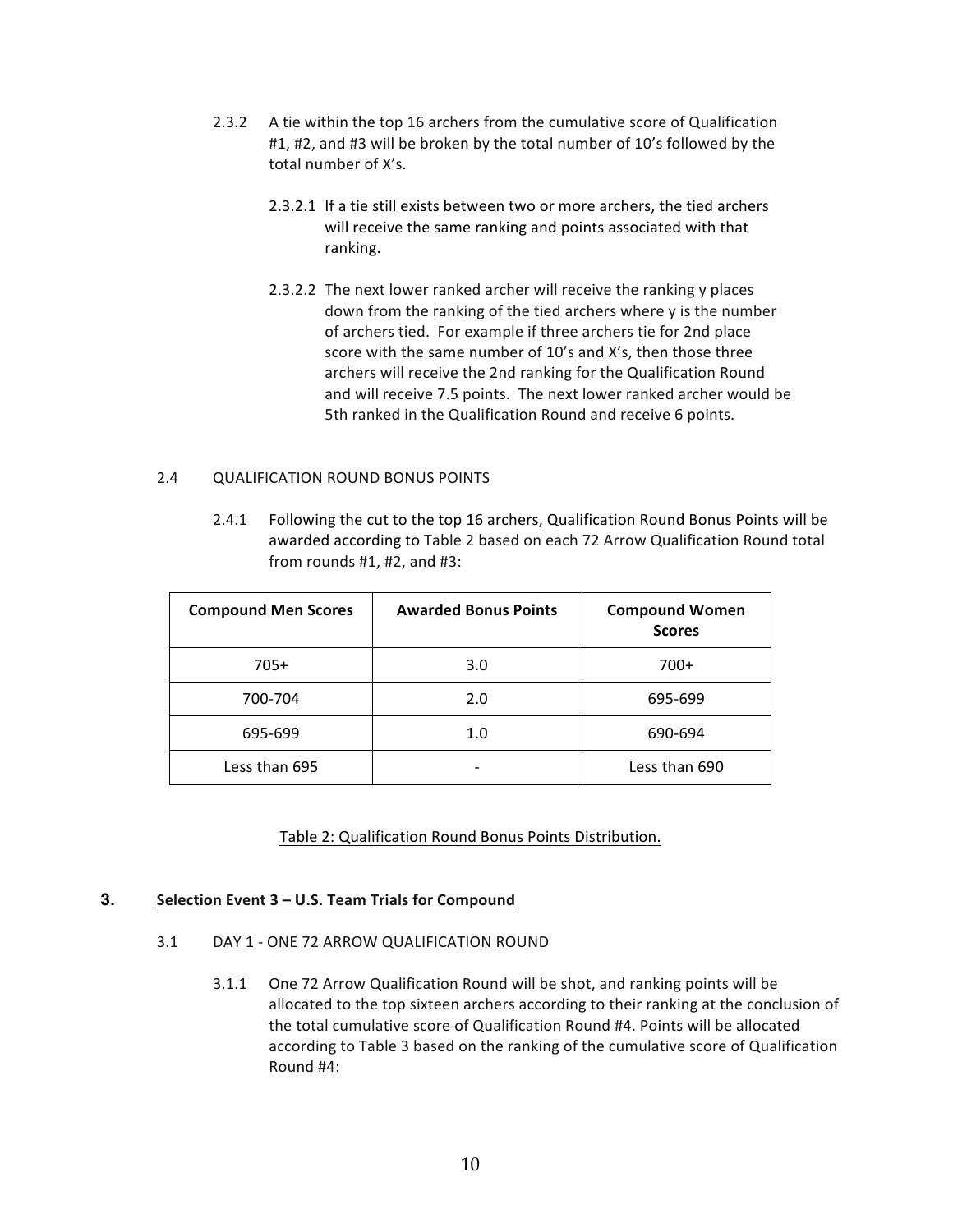| Ranking        | <b>Points</b> | <b>Ranking</b> | <b>Points</b> |
|----------------|---------------|----------------|---------------|
| 1              | 8.0           | 9              | 4.0           |
| $\overline{2}$ | 7.5           | 10             | 3.5           |
| 3              | 7.0           | 11             | 3.0           |
| 4              | 6.5           | 12             | 2.5           |
| 5              | 6.0           | 13             | 2.0           |
| 6              | 5.5           | 14             | 1.5           |
| 7              | 5.0           | 15             | 1.0           |
| 8              | 4.5           | 16             | .5            |

#### Table 3: Qualification Round #4 Ranking Points Distribution.

- 3.1.2 The 72-arrow qualification round will be competed according to World Archery Rules.
- 3.1.3 A tie within the top 16 archers from the cumulative score of total cumulative score of Qualification #4 will be broken by the total number of 10's followed by the total number of X's.
	- 3.1.3.1 If a tie still exists between two or more archers, the tied archers will receive the same ranking and points associated with that ranking.
	- 3.1.3.2 The next lower ranked archer will receive the ranking y places down from the ranking of the tied archers where y is the number of archers tied. For example if three archers tie for 2nd place score with the same number of 10's and X's, then those three archers will receive the 2nd ranking for the Qualification Round and will receive 7.5 points. The next lower ranked archer would be 5th ranked in the Qualification Round and receive 6 points.

#### 3.2 DAY 1 - QUALIFICATION ROUND BONUS POINTS

3.2.1 Qualification Round Bonus Points will be awarded for Qualification Round #4 according to Table 4:

| <b>Compound Men's</b><br><b>Scores</b> | <b>Awarded Bonus Points</b> | <b>Compound Women's</b><br><b>Scores</b> |
|----------------------------------------|-----------------------------|------------------------------------------|
| $705+$                                 | 3.0                         | $700+$                                   |
| 700-704                                | 2.0                         | 695-699                                  |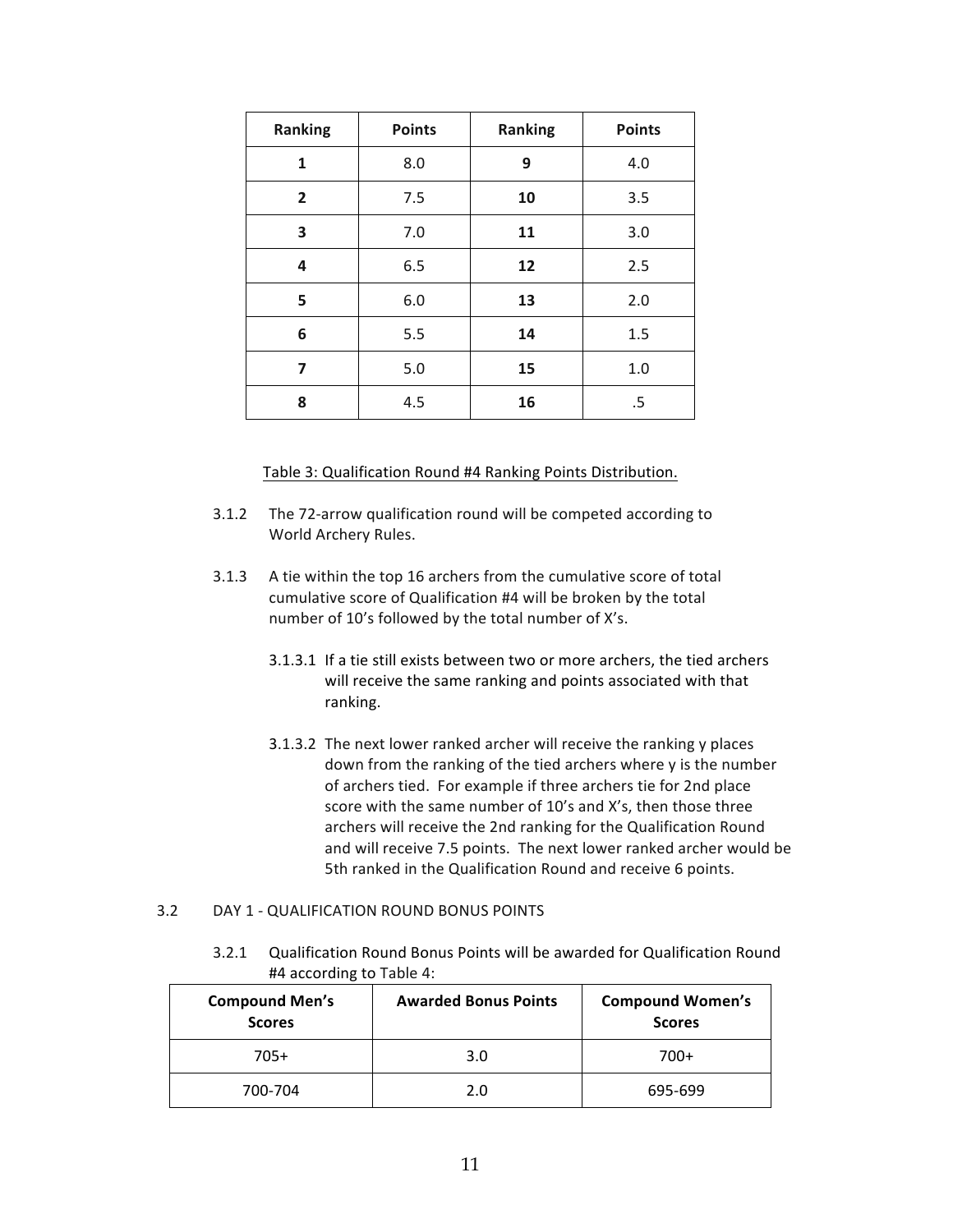| 695-699       | 1.0                      | 690-694       |
|---------------|--------------------------|---------------|
| Less than 695 | $\overline{\phantom{0}}$ | Less than 690 |

#### Table 4: Qualification Round Bonus Points Distribution.

#### 3.3 CUT TO TOP EIGHT (8)

- 3.3.1 A cut to the top 8 archers in the men's and women's division will occur following the completion of the Event 3 Qualification Round and rankings will be based on the total points accumulated for each archer. The total points for each archer will be defined as:
	- Qualification Round #1, #2, and #3 Cumulative Total Ranking Points
	- Qualification Round Bonus Points for Qualification Rounds #1, #2, and #3
	- Qualification Round #4 Ranking Points from Event 3
	- Qualification Round #4 Bonus Points
- 3.3.2 The top 8 Men and top 8 Women, based on Total Points, will continue to the Round Robin Matches. All other archers will be eliminated from the nomination process.
- 3.3.3 A tie for the 8th position to the Round Robin Matches will be broken by total combined score from Qualification Round #1, Qualification Round #2, Qualification Round #3, and Qualification Round #4 (total of four 72 arrow Qualification Rounds). 3.5.3.1 If there is still a tie, the tie will be broken with a single head to head match in accordance with World Archery Rules.
- 3.3.4 If an archer qualifying for the Round Robin Matches withdraws prior to the start of the Round Robin Matches, the next highest ranked archer from the Total Points standings will be allowed to compete in Round Robin Matches and will receive no qualification round ranking points.

#### 3.4 DAY 2 - ROUND ROBIN MATCHES

- 3.4.1 Seven Round Robin Matches will be shot. In each Round Robin Match each male athlete will shoot against each other male athlete once, and each female athlete will shoot against each other female athlete once, in their respective divisions.
- 3.4.2 Each Round Robin Match will be conducted using a Compound Round (three arrow ends, 2 minutes per end).
- 3.4.3 Awarded Match Point one point will be given for a win and zero for a loss, in each of the seven matches.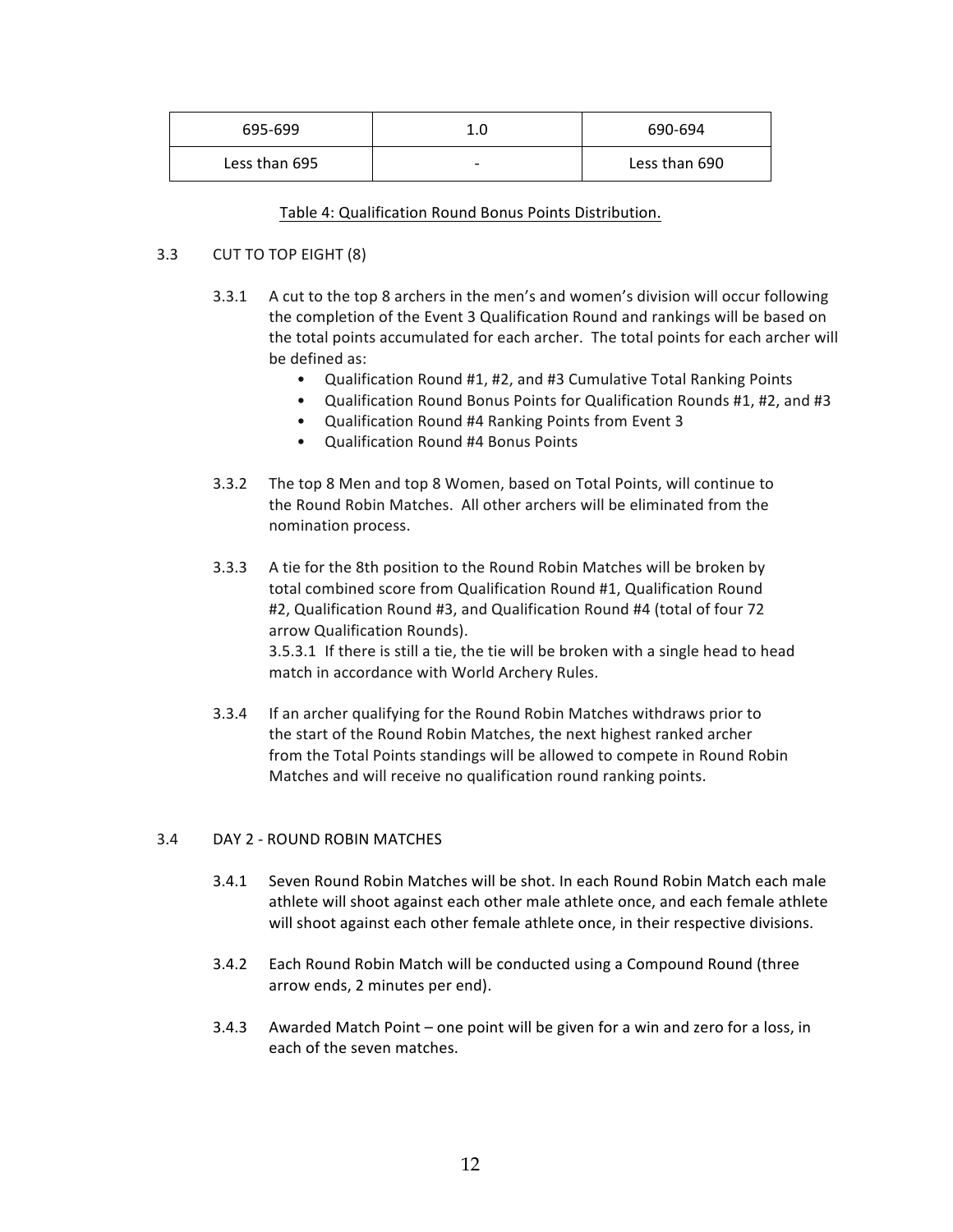- 3.4.4 If an archer withdraws from the Round Robin Matches after competition has commenced, all archers will receive one win bonus points for the match shot against the withdrawn archer, regardless of whether they won or lost the match against the withdrawn archer.
	- 3.4.4.1 See 5.5 for information regarding withdrawing from the event.

#### 3.5 DAY 2 – THREE ARROW END AVERAGE

- 3.5.1 Following the series of seven matches, archers will be ranked and awarded points according to their Three Arrow End Average for the scores shot during the Round Robin portion of the event.
- 3.5.2 Three Arrow End Scores will be recorded for each match against other archers, per division in Round Robin Match Play.
- 3.5.3 The Three Arrow End Average will be rounded to the thousandth place.
- 3.5.4 End scores shot during bye matches will not be calculated in the Three Arrow End Average.
- 3.5.5 Points will be allocated according to the archer's Three Arrow End Average Ranking, as shown in Table 5:

| Ranking      | <b>Points</b> | Ranking | <b>Points</b> |
|--------------|---------------|---------|---------------|
|              | 8             | 5       |               |
| $\mathbf{2}$ |               | 6       | 3             |
|              |               |         | 2             |
|              | 5             | 8       |               |

#### Table 5: Three Arrow End Average Ranking Points Distribution.

- 3.5.6 If an archer withdraws from competition during the Round Robin Matches, archers who have shot against that archer prior to that archer withdrawing, will have their match score shot against the withdrawn archer count towards their Three Arrow End Average.
	- 3.5.6.1-Archers who did not shoot against the withdrawn archer prior to that archer withdrawing will receive a bye and will not score their ends shot in the bye match. These arrows shot in this situation will NOT count toward the archer's Three Arrow End Average.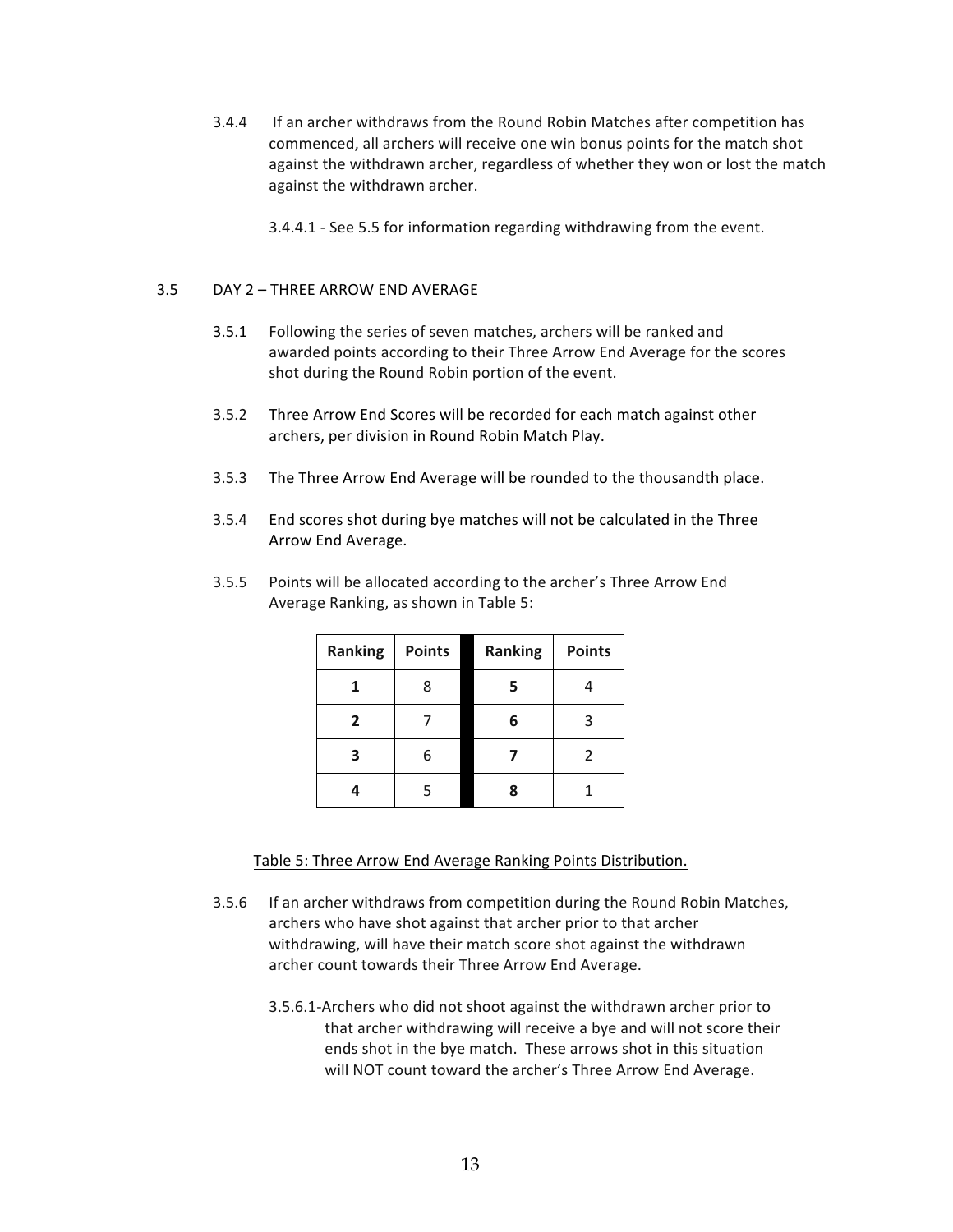3.5.6.2-See 5.5 for information regarding withdrawing from the event.

- 3.5.7 If a tie exists between two or more archers in the Three Arrow End Average for the trials event, the tied archers will receive the same ranking and points associated with that ranking.
	- 3.5.7.1-The next lower ranked archer will receive the ranking y places down from the ranking of the tied archers where y is the number of archers tied. For example if three archers tie for 2nd place score with the same Three Arrow Average, then those three archers will receive the 2nd ranking for the Three Arrow Average and will receive 7 points. The next lower ranked archer would be 5th ranked in the Three Arrow Average and receive 4 points.

#### 3.6 DAY 3 - ROUND ROBIN MATCHES

- 3.6.1 Seven Round Robin Matches will be shot. In each Round Robin Matches, each male athlete will shoot against each other male athlete once, and each female athlete will shoot against each other female athlete once, in their respective divisions.
- 3.6.2 Each Round Robin Match will be conducted using the Compound Round for Compound archers(three arrow ends, 2 minutes per end).
- 3.6.3 Awarded Match Point one point will be given for a win and zero for a loss, in each of the seven matches.
- 3.6.4 If an archer withdraws from the Round Robin Matches after competition has commenced, all archers will receive one win bonus points for the match shot against the withdrawn archer, regardless of whether they won or lost the match against the withdrawn archer.
	- 3.6.4.1 See 5.5 for information regarding withdrawing from the event.

#### 3.7 DAY 3 – THREE ARROW END AVERAGE

- 3.7.1 Following the series of seven matches, archers will be ranked and awarded points according to their Three Arrow End Average for the scores shot during the Round Robin portion of the event.
- 3.7.2 Three Arrow End Scores will be recorded for each match against other archers, per division in Round Robin Match Play.
- 3.7.3 The Three Arrow End Average will be rounded to the thousandth place.
- 3.7.4 End scores shot during bye matches will not be calculated in the Three Arrow End Average.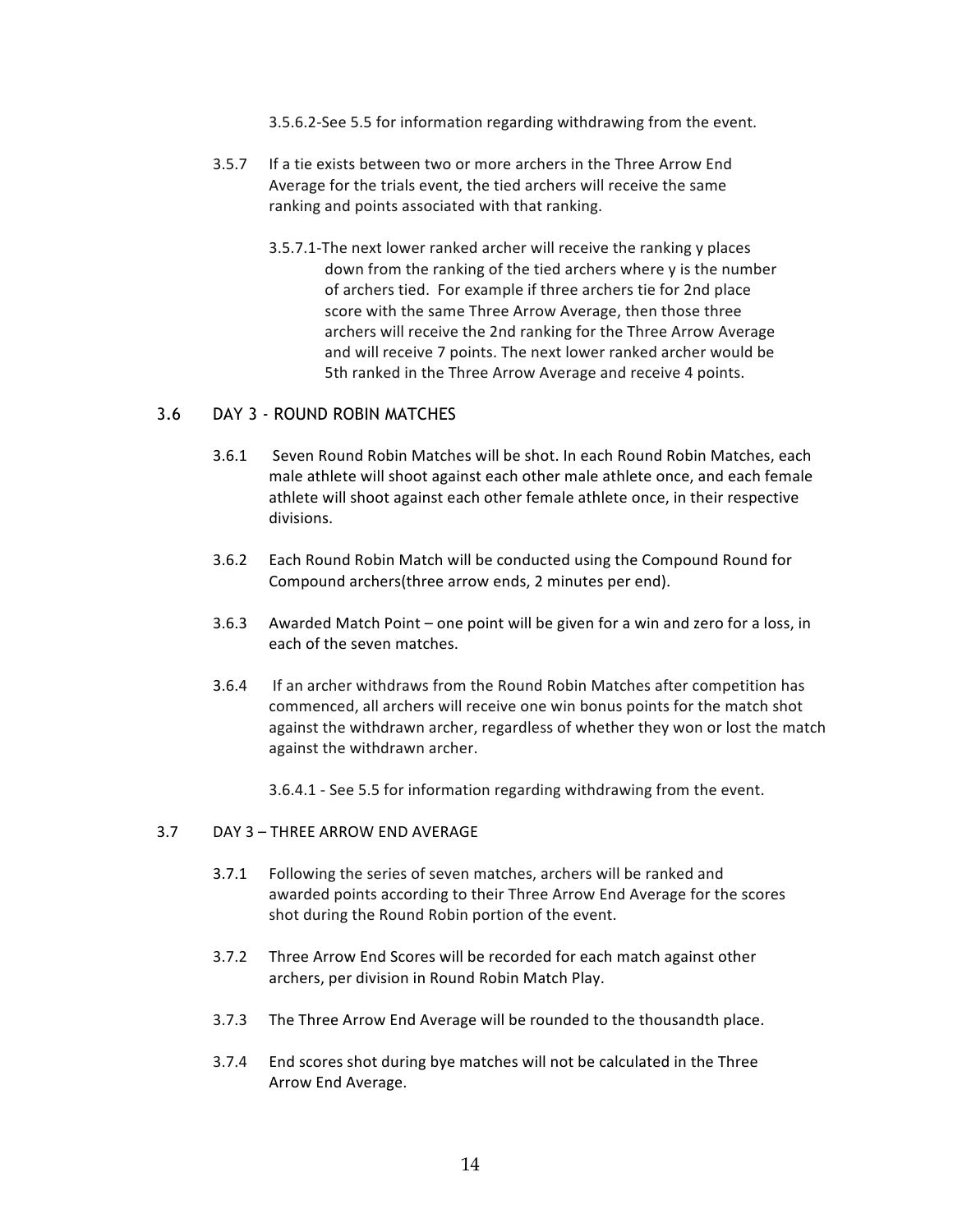| Ranking        | <b>Points</b> | Ranking | <b>Points</b> |
|----------------|---------------|---------|---------------|
|                | 8             | 5       |               |
| $\overline{2}$ |               | 6       | ς             |
|                | 6             |         | $\mathcal{P}$ |
|                | 5             |         |               |

3.7.5 Points will be allocated according to the archer's Three Arrow End Average Ranking, as shown in Table 6:

#### Table 6: Three Arrow End Average Ranking Points Distribution.

- 3.7.6 If an archer withdraws from competition during the Round Robin Matches, archers who have shot against that archer prior to that archer withdrawing, will have their match score shot against the withdrawn archer count towards their Three Arrow End Average.
	- 3.7.6.1-Archers who did not shoot against the withdrawn archer prior to that archer withdrawing will receive a bye and will not score their ends shot in the bye match. These arrows shot in this situation will NOT count toward the archer's Three Arrow End Average.
	- 3.7.6.2-See 5.5 for information regarding withdrawing from the event.
- 3.7.7 If a tie exists between two or more archers in the Three Arrow End Average for the trials event, the tied archers will receive the same ranking and points associated with that ranking.
	- 3.7.7.1-The next lower ranked archer will receive the ranking y places down from the ranking of the tied archers where y is the number of archers tied. For example if three archers tie for 2nd place score with the same Three Arrow Average, then those three archers will receive the 2nd ranking for the Three Arrow Average and will receive 7 points. The next lower ranked archer would be 5th ranked in the Three Arrow Average and receive 4 points.

#### 4. Pan Am Games U.S. Team Trials – FINAL RANKINGS

- 4.1 Athletes will be ranked by the total cumulative points awarded through the selection events described in this document. The total points for each archer will be defined as:
	- Qualification Round #1, #2, and #3 Cumulative Total Ranking Points
	- Qualification Round Bonus Points for Qualification Rounds #1, #2, and #3
	- Qualification Round #4 Ranking Points from Event 3
	- Qualification Round #4 Bonus Points
	- Round Robin Match Points from both sets of 7 Round Robin Matches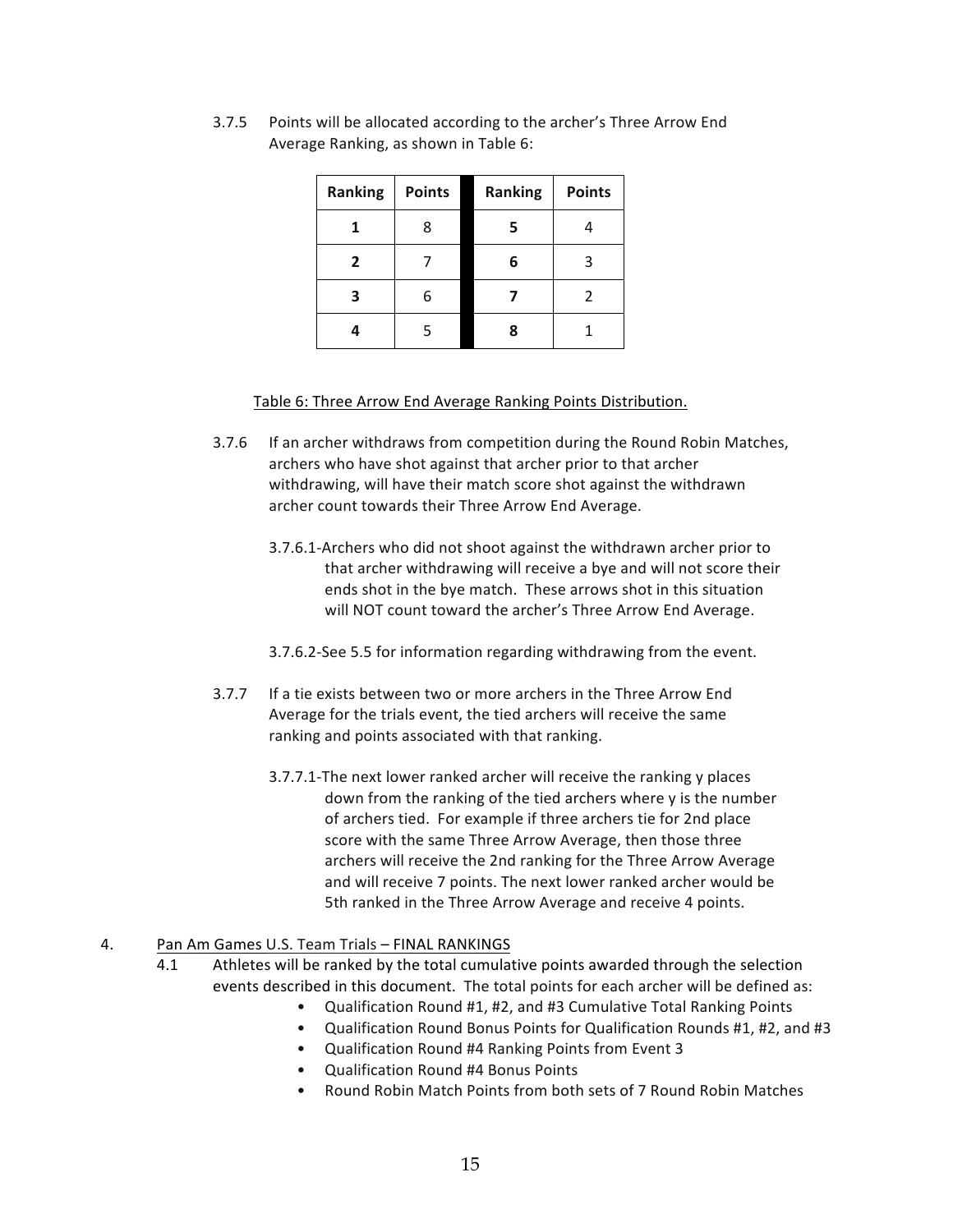- Three Arrow Average Ranking Points from both sets of 7 Round Robin Matches
- 4.2 In the event of a tie for any position in the top 3 of the Final Rankings for the trials:
	- 4.2.1 The tie will be broken using a Compound Round for Compound, three arrow ends.
	- 4.2.2 If more than 2 archers are tied for a top 3 position, the two archers with the highest three-arrow average outlined in the final 7 Round Robin Matches will shoot for the higher- ranking position. For example, if three archers are tied for the 3rd position, the two archers with the highest three arrow average from the last round robin matches from the trials event will shoot a match for 3rd place. The archer with the lowest three arrow average will be ranked 5th.
	- 4.2.3 If more than 2 archers meet the requirements for the tiebreaker match or if two or more archers tie to be the 2nd person for the tiebreaker match, a single arrow shoot-off will be used to separate the tie and determine the two archers that will shoot the match against each other.
- 4.3 In the event of a tie for all positions outside the top 3, the tie will be broken by using the three-arrow average from the last round robin portion of the trials event.
	- 4.3.1 The archer with the higher three-arrow average as described in section 3.7 will receive the higher final ranking.
	- 4.3.2 If a tie still exists, the archer with the higher Qualification Round Score outlined in section 3.1 from the last trials events will receive the higher final ranking.
	- 4.3.3 If a tie still exists, the tie will be broken with a single arrow shoot-off, in accordance with World Archery Rules 14.5.
- 4.4 Upon completion of the trials event the Point Totals become final.
- 4.5 Up to the top 1 compound archers in each gender and senior Compound division will be nominated to the U.S. Team for the Pan American Games. The total number of positions available in each division will be determined by the number of quota slots earned by USA Archery in each division.
- 4.6 Archers nominated to the Pan Am Games team must stay for a meeting with the Team Leader immediately after the trials event.
- 4.7 In the event that a nominated archer is unable to compete in the Pan Am Games, USA Archery will select the next available archer based on the final ranking order in that division from the Pan Am Games U.S. Team Trials.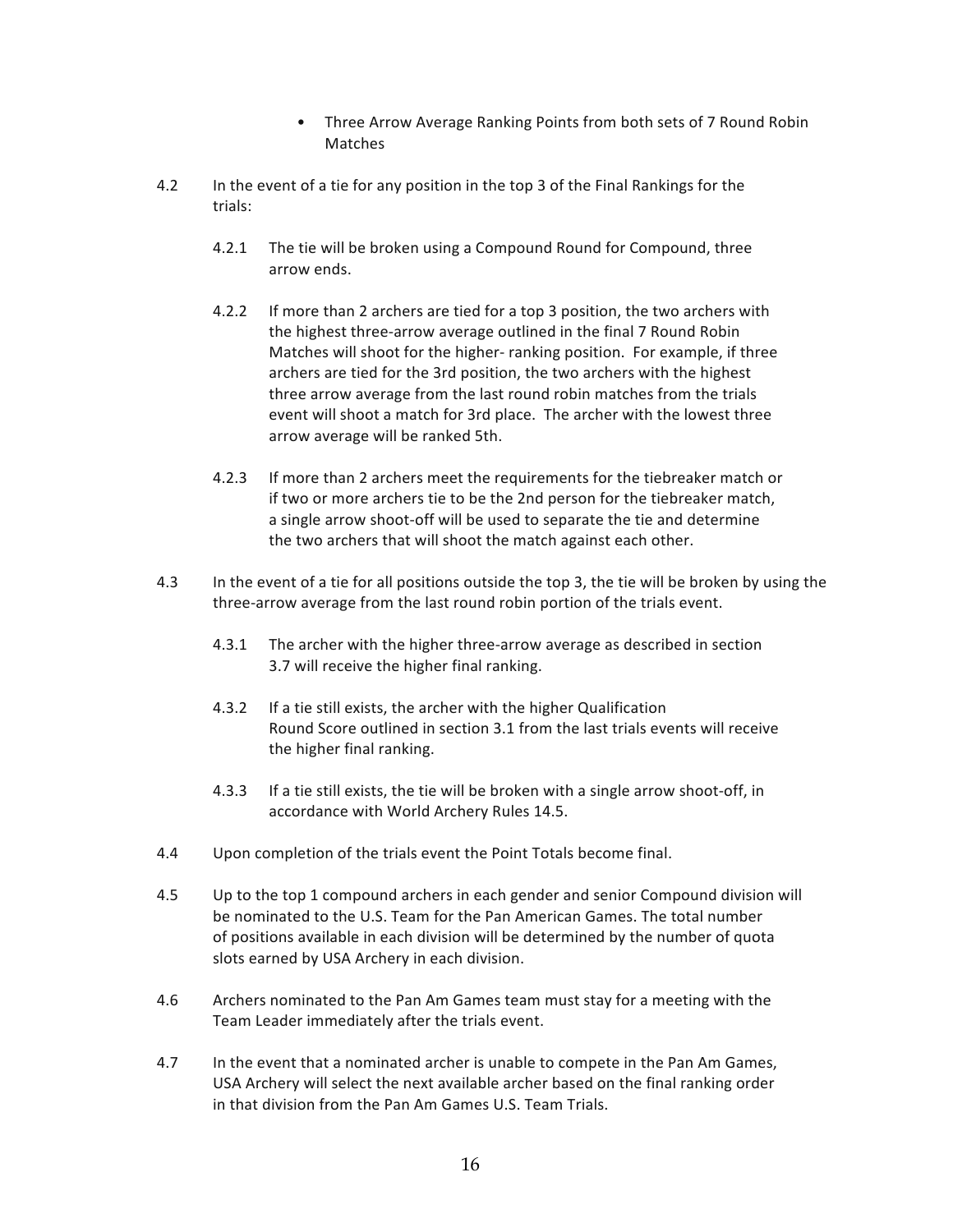- 4.8 Athletes must maintain their performance level leading up to the Pan Am Games and participate in mandatory training and competitions. The dates and schedules of mandatory trainings and competitions will be announced prior to the first trials event.
- 4.9 Failure to participate in the mandatory training and competitions except for the reasons listed in 5.5.1 through 5.5.3 (below) will result in USA ARCHERY withdrawing the athlete's nomination to the World Archery.
	- 4.9.1 If this situation occurs, USA Archery will nominate a replacement athlete for the position based on the Final Rankings and compliance with all requirements.

#### 5. ADDITIONAL RULES REGARDING WORLD ARCHERY CHAMPIONSHIPS U.S. TEAM TRIALS - ARCHERY SELECTION PROCESS

- 5.1 World Archery Rules apply to all components of the Pan Am Games U.S. Team Trials - Archery.
- 5.2 There will be no equipment failures during the Round Robin Matches.
- 5.3 Archers are responsible for ensuring their scores are correct. If a scoring mistake is discovered after bonus points are awarded, the score may not be considered in accordance with established USA Archery Scoring Procedures.
- 5.4 Upon commencement of the Round Robin Matches, the Qualification Round Scores, Qualification Round Bonus Points are considered final.
- 5.5 If an archer withdraws from the trials event for any reason other than the reasons listed below that athlete may be subject to a Code of Conduct Violation for affecting the outcome of a trials event and may have to appear before the Board of Justice for a hearing, which could result in a sanction.
	- 5.5.1 Required military service.
	- 5.5.2 Death in the immediate family: Immediate family defined as your Partner and parents, children, stepchildren, fostered or adopted children, brothers, sisters, grandchildren, or grandparents, of either you or your Partner.
	- 5.5.3 Serious injury preventing the athlete from competing. Serious injury defined as one of the following:
		- i. Injury requiring emergency medical treatment where the athlete is hospitalized for one or more days that prevents an athlete from traveling or competing at the event.
		- Ii. Injury requiring emergency medical treatment where the athlete is treated by a physician and not allowed to compete due to doctor's orders.